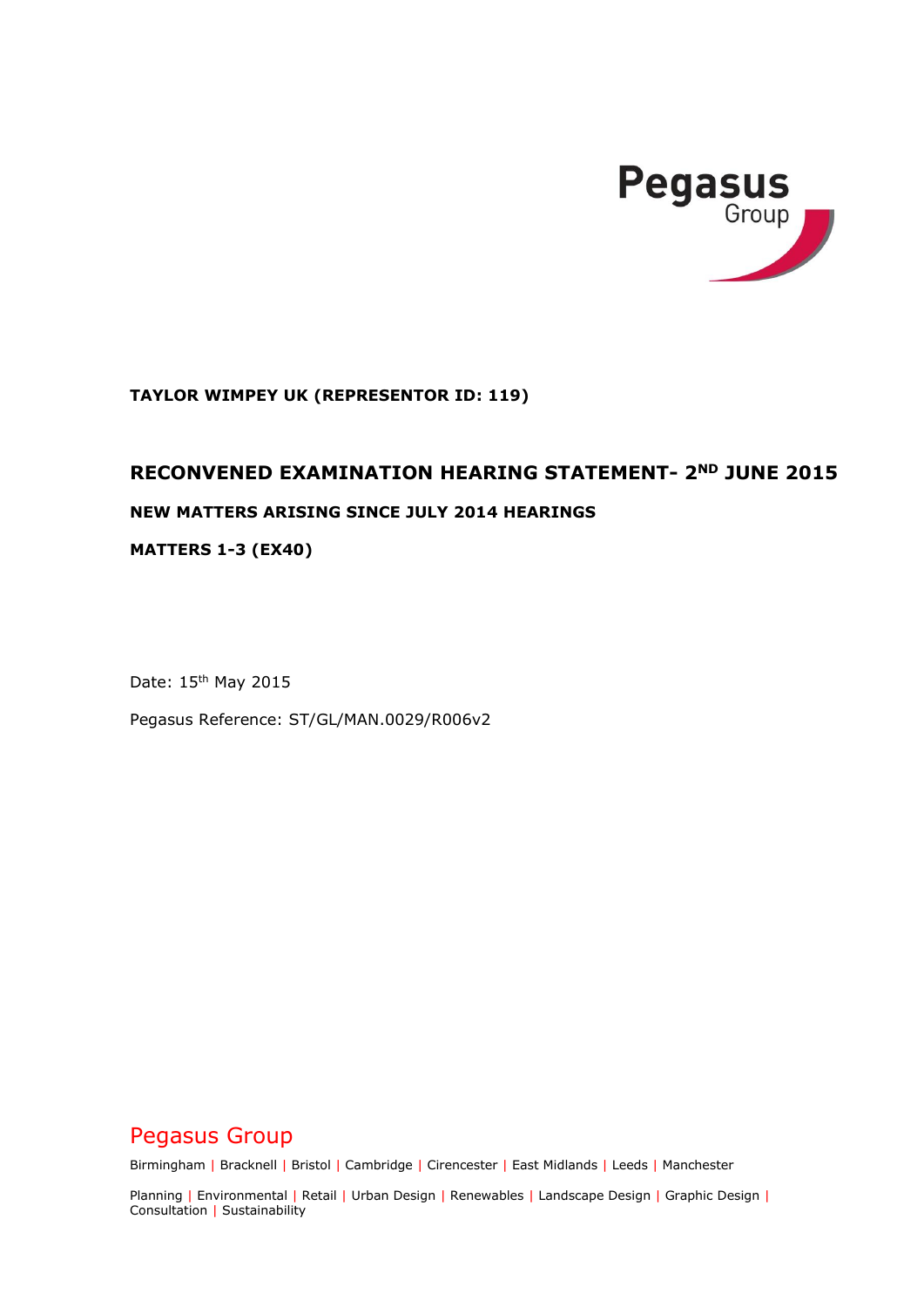

## **CONTENTS**

| 3. |  |
|----|--|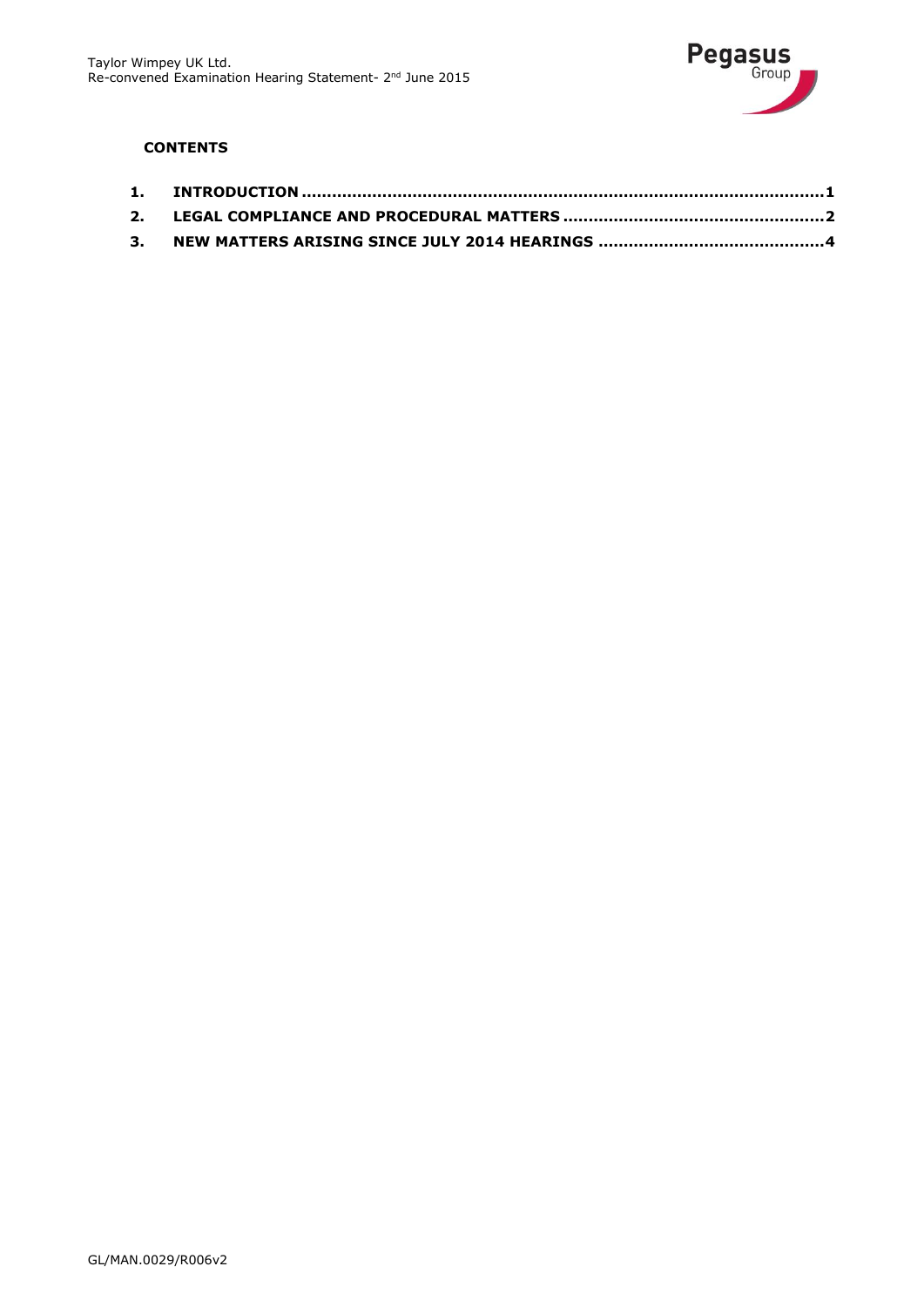

## <span id="page-2-0"></span>**1. INTRODUCTION**

- 1.1 This statement has been prepared on behalf of Taylor Wimpey UK Limited (TW) for consideration at the Knowsley Local Plan: Core Strategy Examination. It relates to new matters that have arisen since the July 2014 Hearings and specifically addresses a number of the questions in the Provisional Agenda (**EX40**) for 2<sup>nd</sup> June 2015, provided by the Inspector in April 2015.
- 1.2 In summary, Taylor Wimpey fully support the Council's further proposed modifications to the Core Strategy as approved in principle at the Council's Cabinet on 10<sup>th</sup> September 2014. In particular we support the early release of Green Belt sites through their allocation as Strategic Urban Extensions (SUEs), to help address the shortfall of deliverable housing sites over the 5 year period up to 31st March 2018. This modification is one that Taylor Wimpey has sought throughout the Core Strategy process.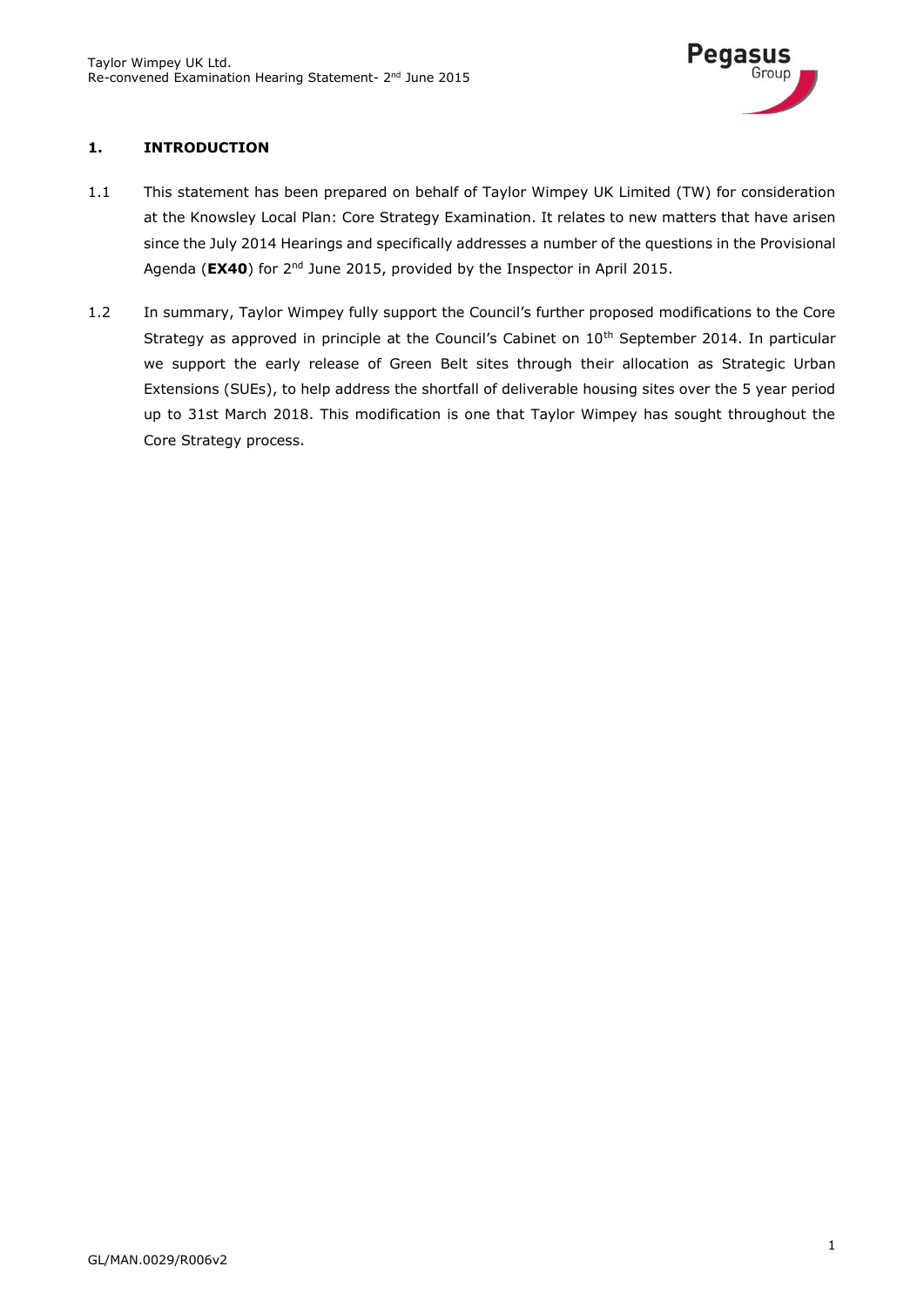

#### <span id="page-3-0"></span>**2. LEGAL COMPLIANCE AND PROCEDURAL MATTERS**

#### **Q2.1 Is the Knowsley Local Plan: Core Strategy (KLPCS) in general accordance with the Statement of Community Involvement? Has the KLPCS emerged from an open and transparent process that demonstrates how and why the preferred strategy was selected, in consultation with the public and other stakeholders?**

- 2.1 It is our view that the Knowsley Core Strategy has been prepared in an open and transparent way which accords with their Statement of Community Involvement. As such we fully support the contents of the Council's 'Note on Previous Consultation Stages' which was submitted in January 2015 **(EX37)**.
- 2.2 The concern over the consultation process focuses on the issue of green belt release through the allocation of SUEs, with new representors suggesting they had not been made aware of this issue prior to September 2014. This issue has been subject to comprehensive consultation throughout the 4 stages set out below, which began in 2009:
	- 1) **Issues and Options -** 8 week consultation from 27th November 2009 until 22 January 2010
		- Three broad options for development were put forward including Option C 'Sustainable Urban Extensions' which involved green belt release.
		- Was widely publicised through the website, leaflets to all households, internal briefings and meetings, drop in events etc (see Annex A of **EX37** for full list).
		- Report of Consultation issued afterwards which analysed the 222 responses (see **SD05**).
	- 2) **Preferred Options** 10 week consultation from 27th June until 5th September 2011
		- Option C was chosen and broad locations for green belt release were identified.
		- Was widely publicised again as per Stage 1 (Annex A of **EX37**).
		- Report of Consultation issued afterwards which analysed the 1,866 responses (see **SD04**).
	- 3) **Proposed Submission -** 6 week consultation from 8th November until 21st December 2012
		- Proposed phased green belt release of over plan period on 'reserve' SUE sites with 'safeguarded' Knowsley Village SUE to come forward after 2028.
		- Publicity was as per Stage 1 and 2, with the addition of letters/ emails being sent to 1,698 previous respondents.
		- Statement of Previous Consultation summarised all the consultation taken by the Council up to submission in June 2013 (see **SD01**)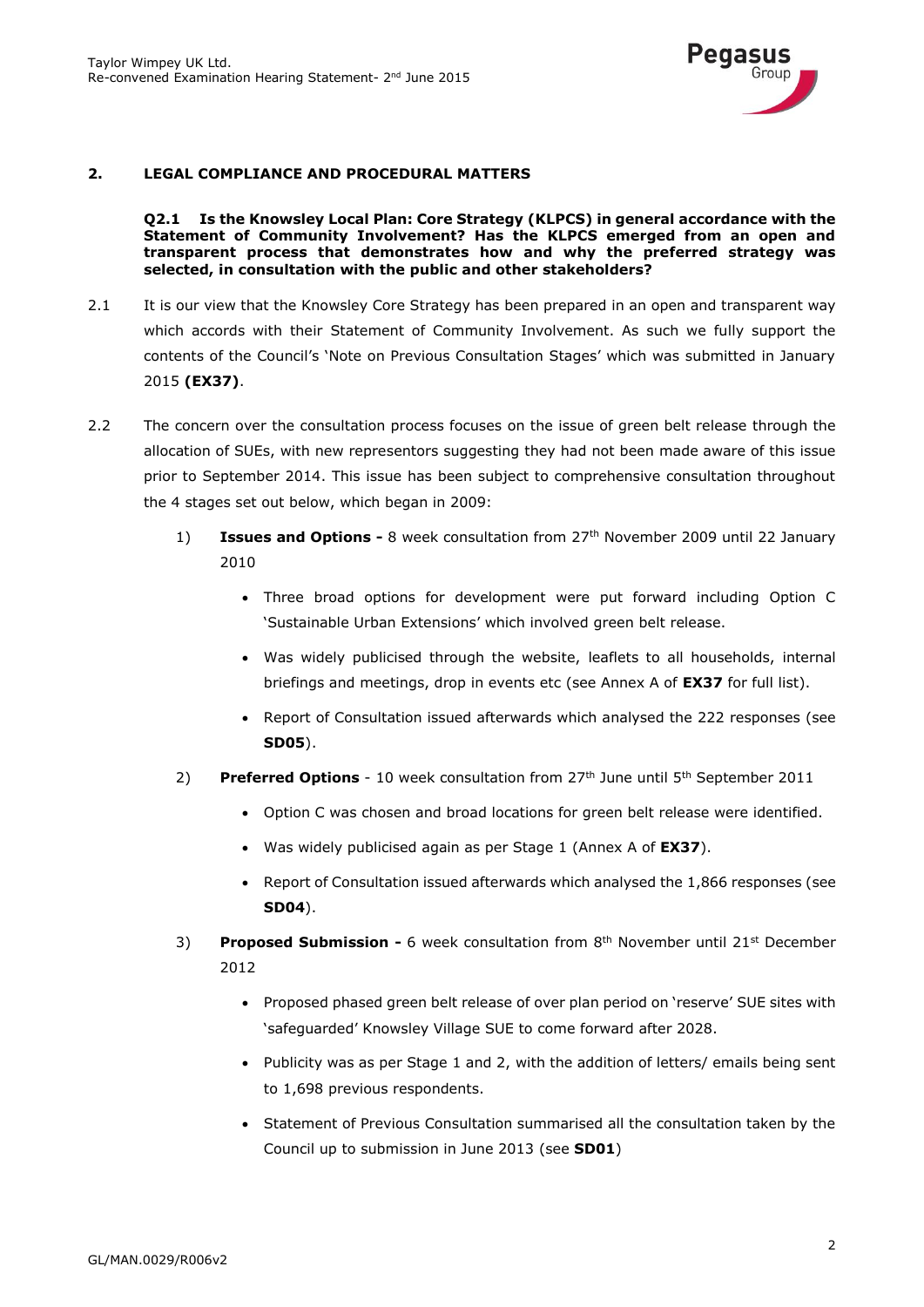

- 4) **Proposed Modifications -** 8 week consultation from 19th September until 14th November 2014
	- Proposed formal allocation of SUEs and Safeguarded sites and removal of phasing mechanism to allow immediate delivery to assist 5 year supply.
	- Publicity was as per Stages 1 to 3 (including 6,293 letters/ emails to previous respondents), with a further 5,830 letters being sent to residents within 200m radius of each of the SUE sites (with a profile of the relevant allocation).
	- Report of Consultation and Report of Representations issued in December 2014 which analysed 2,102 responses (see **SD05**).
- 2.3 The consultation process clearly demonstrated how and why the preferred strategy was chosen, with each consultation stage being well publicised at the time through a number of media and with the responses clearly logged and analysed afterwards, before informing the next stage.
- 2.4 We concur with the Council's conclusions that the greater response rate received at the Proposed Modifications Stage was due to the changing nature of the Plan (namely the introduction of formal site allocations for the Sustainable Urban Extensions and removal of the phasing mechanism allowing the immediate release of these sites) opposed to any failure within the consultation process. The fact the sites will be delivered earlier on in the plan period is also likely to have a triggered a greater response.
- 2.5 There is clear evidence that highlights the Council would fail to demonstrate a deliverable 5 year housing supply upon adoption if the Green Belt sites were not released upon adoption. It is therefore necessary to release the sites now.
- 2.6 The consultation process for the Knowsley Core Strategy has been clear and transparent throughout and has met and in some cases exceeded the Council's statutory obligations set out in their Statement of Community Involvement, as demonstrated at Annex G of **EX37**.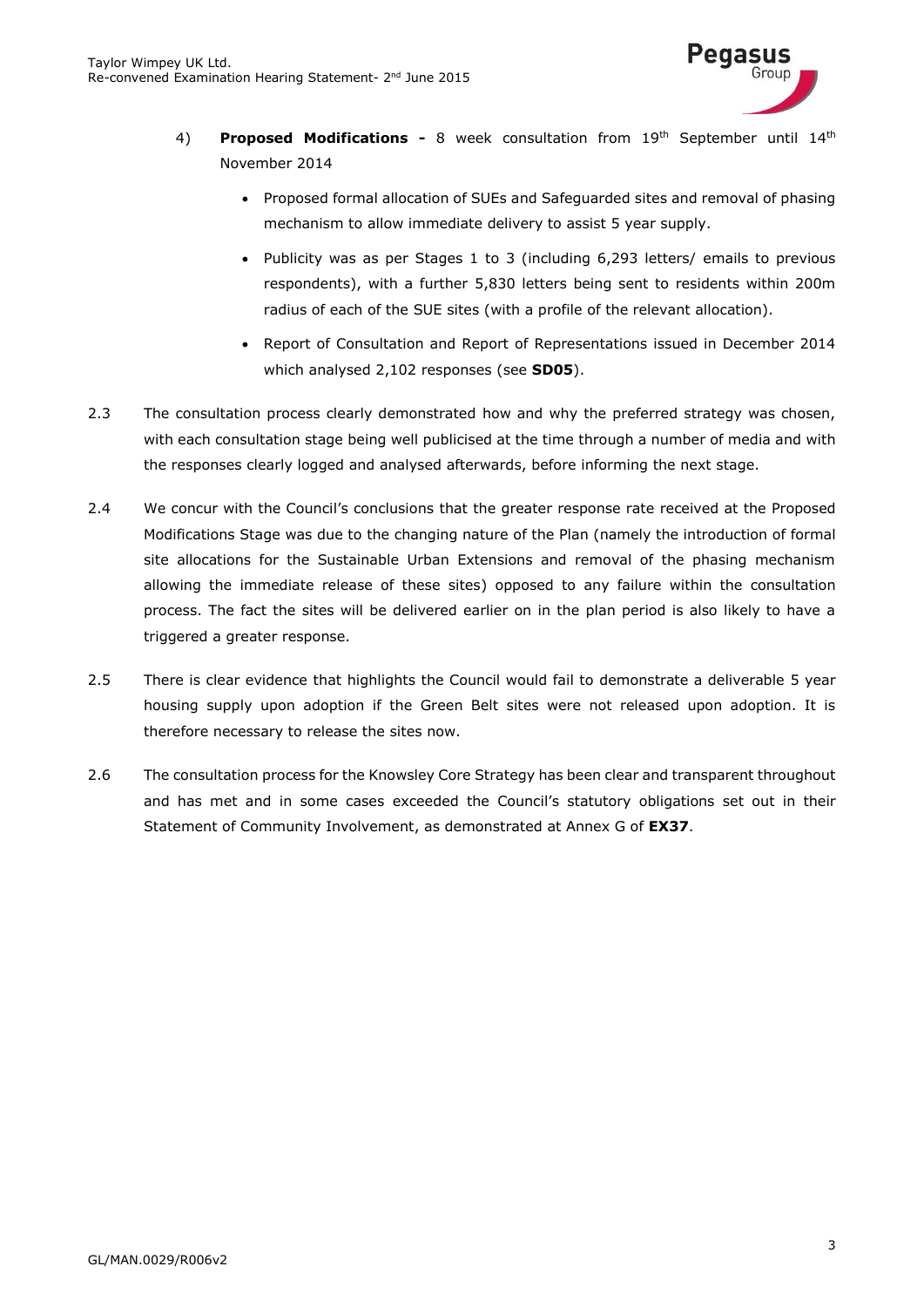

## <span id="page-5-0"></span>**3. NEW MATTERS ARISING SINCE JULY 2014 HEARINGS**

#### **Housing Need and Land Supply Assessment**

#### **Q3.1 What are the implications of the new household projections for the KLPCS, particularly in relation to the objectively assessed need for housing?**

- 3.1 The 2012-based sub national household projections (2012 SNHP) were released on 27<sup>th</sup> February 2015 and predict an increase of 5,836 households (9.6%) in Knowsley between 2012 and 2037 (from 61,660 to 67,496) at an average of 233 households per annum. This represents an increase of 4,449 households (6.8%) at an average of 247 households per annum across the plan period 2010- 2028.
- 3.2 These household projections are heavily influenced by the 2012 Sub National Population Projections (SNPP) which they use as a starting point, before applying new household representative rates based on data from the 2011 census.
- 3.3 The 2012 population projections were released in May 2014 and have already been assessed during the July 2014 Examination Hearings, as this formed one of the Inspectors questions (Q1.1) in the Agenda document **EX31**. This was subsequently assessed in our hearing statement (**RC20**).
- 3.4 In summary, the 2012 SNPP showed reduced levels of projected population growth when compared with previous versions. However, both our Hearing Statement **(RC20)** and the Council's **(CH12A)** highlighted that these population projections were to be treated with caution as they are informed by recent trends covering a period of severe recession which resulted in limited economic growth, low levels of house building and suppressed rates of household formation. The recession had a particularly acute impact in the North West of England and this was compounded by a lack of developable housing sites due to restrictive green belt boundaries surrounding Merseyside and Greater Manchester.
- 3.5 The household projections are subject to the same 'trend based' constraints and must therefore be viewed with similar caution.
- 3.6 That said, the 2012 SNHP actually show a rate of household growth that is 21.5% higher than the 2011 version, over the period 2011-2021 (as the 2011 SNHP were interim figures that only covered this period). This equates to growth of 292 households over that period compared to 241, which was the figure used in Scenario C of the Council's Housing Growth Technical Report **(TR01)**. The increase in household formation is even greater when the influence of the 2012 SNPP is removed (by applying both the 2011 and 2012 household representative rates to the 2012 population base), suggesting a rate of household growth that is 128% higher than the previous version, over the period 2011-2021.
- 3.7 As such the household figure used in Scenario C of **TR01** has increased by over 20% as a result of these latest projections. This household figure can be converted to a dwelling figure, by using 2011 census data to assess the influence of second homes, empty homes and shared homes. Within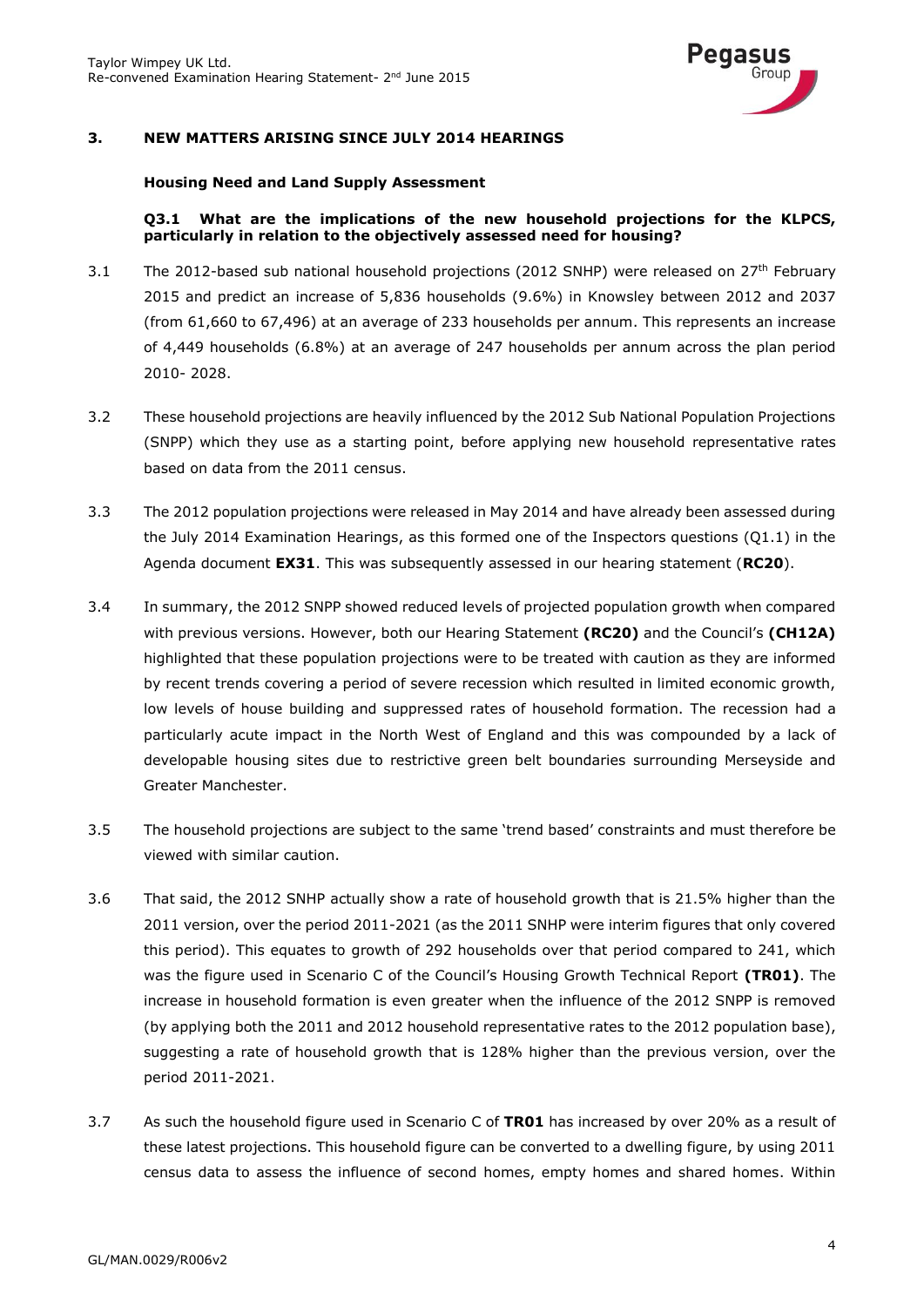

Knowsley the data suggests that 300 dwellings would be required to support the 292 households per annum projected by Scenario C.

- 3.8 However **TR01** acknowledges that this scenario acts as a benchmark and cannot be directly translated to an appropriate housing target. This echoes the latest National Planning Practice Guidance (NPPG)<sup>1</sup>, which recognises that household projections are only a 'starting point' for estimating overall housing need, and should be adjusted to take account of future government policies, changing economic circumstances and other factors which might affect demographic behaviour; otherwise they will reinforce the recent 'recessionary' trends set out above (including limited economic growth, low levels of house building and suppressed rates of household formation).
- 3.9 In conclusion, the 2012 SNHP show a significant increase in the rate of household formation in Knowsley when compared to the previous version used within the Council's evidence base on Housing Need **(TR01)**. It is our view that this does not materially affect the housing need position within Knowsley, as these projections only form a starting point and benchmark for assessing full objectively assessed need.

**Q3.2 Are there other changes in the evidence base which materially affect the assessment of housing need, such as any update to the SHMA or changes in market signals?**

**Q3.3 Are there changes in the evidence base which materially affect the housing land supply assessment (eg. any significant changes to the availability of housing land, updated data on residential density, revisions to the housing trajectory, etc)? Does the latest information on housing land availability show any significant variation of recent trends?**

- 3.10 The only relevant evidence base document that has been released since the last round of Hearings is the 2014 Annual Monitoring Report (AMR) (**PP30**), which was published in December 2014 and covers the period April 2013 to March 2014.
- 3.11 In respect of housing delivery, the AMR confirms (ref MI19 & MI20, page 35-37) that net completions during 2013/2014 totalled 360, up from 195 the previous year, and whilst this is a significant increase and signal of an improving market, it is still 20% below the annual housing target of 450, and 9% below the adjusted target in the latest housing trajectory.
- 3.12 This continues Knowsley's record of persistent under delivery and confirms that the 20% buffer is still appropriate for calculating 5 year supply, in line with paragraph 47 of the NPPF. The NPPG<sup>2</sup> provides further guidance on the issue of development rates, stating that: *"if the historic rate of development shows that actual supply falls below planned supply, future supply should be increased*

<sup>1</sup> 2a-015-20140306

<sup>2</sup> 2a-019-20140306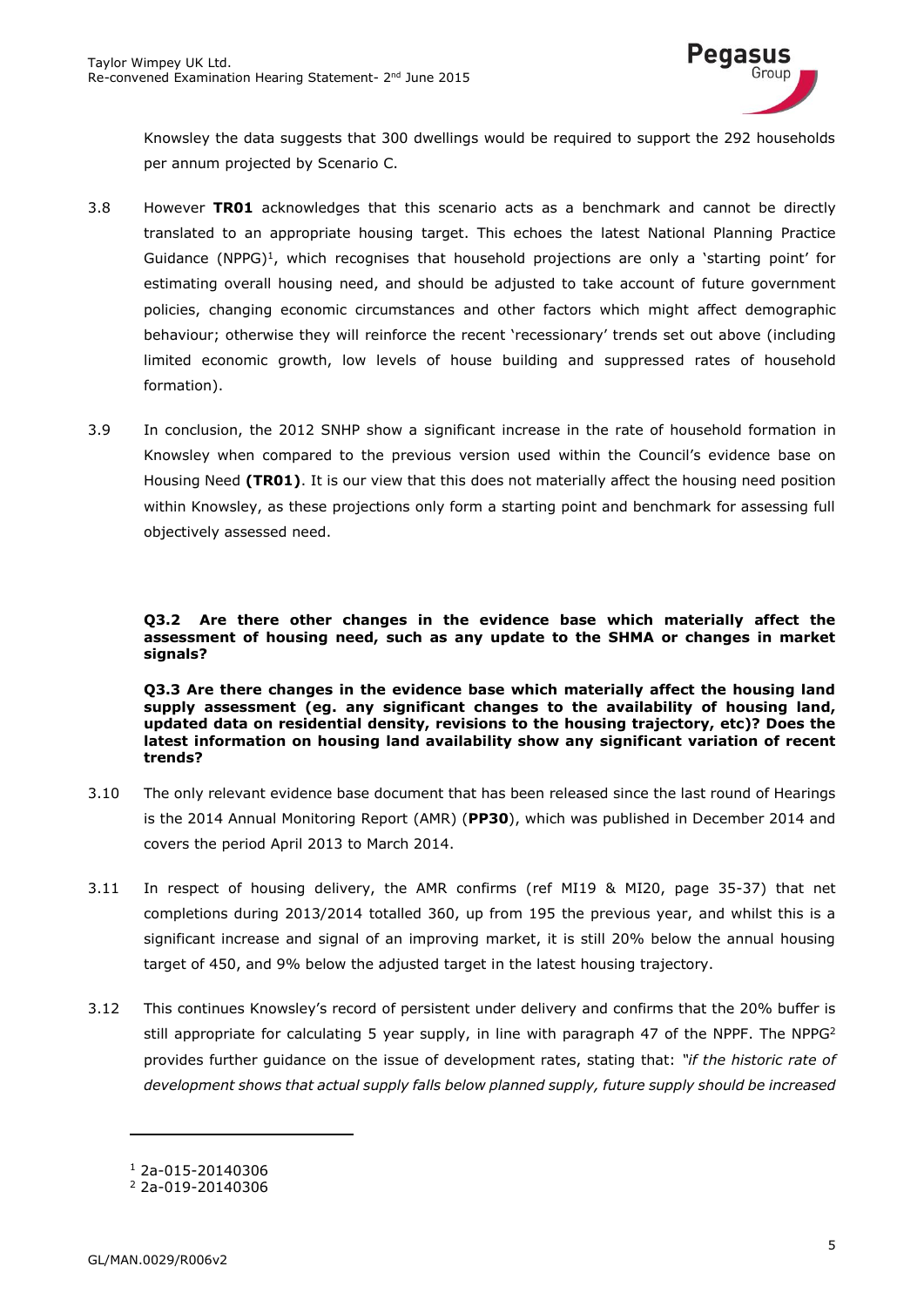

*to reflect the likelihood of under-delivery of a plan".* Accordingly, this new evidence reinforces the need to release the SUE sites immediately to boost supply.

- 3.13 Homelessness is another market signal listed within the NPPG<sup>3</sup> where a long term increase may require an upward adjustment in housing numbers. The AMR confirms (ref MI35, page 49) that homelessness has increased slightly from in the last year (from 41 to 48) which is another indicator of un-met need.
- 3.14 The ratio between lower quartile house prices and lower quartile income is accepted by the NPPG as a measure of the relative affordability of housing, with the AMR (ref MI36, page 50) confirming that the ratio of lower quartile house prices to income ratios is declining in Knowsley (from 4.33 in 2012 to 4.14 in 2013), which indicates that affordability is improving slightly.
- 3.15 Comparing these figures to the Merseyside region (DCLG Live Table 576) shows that Knowsley is one of the more affordable areas in the region and is improving at a similar rate (Merseyside ratio declined from 4.76 in 2012 to 4.57 in 2013). This indicates that wages are rising against house prices which is a sign of an improving economy, although the AMR concludes that affordability remains a significant issue for lower quartile earners, which further reinforces the need to boost supply and delivery.
- 3.16 Overall the new evidence within the AMR suggests an improving housing market in Knowsley, with increases in completions and the level of affordability; however delivery is still well below target and market signals still suggest that housing numbers need to increase, reinforcing the need to release the SUE sites for **immediate** development within 5 years.

## **Ministerial Statements and revisions to Planning Practice Guidance**

## **Q3.4 What are the implications (if any) of the Ministerial Statements and PPG revisions for the KLPCS, particularly in relation to:**

## **a) Development in the Green Belt**

- 3.17 The 4<sup>th</sup> October 2014 Ministerial Statement and updates to the NPPG confirms that the Local Plan process is the correct forum for reviewing green belt boundaries. It is precisely this process that the Council have undertaken and therefore the release of green belt sites in Knowsley conforms with this statement.
- 3.18 The green belt release proposed as part of the Knowsley Core Strategy is required to meet the full objectively assessed housing needs of the borough, representing clear exceptional circumstances necessitating green belt alteration<sup>4</sup>. There is insufficient brownfield sites and the only other suitable

<sup>3</sup> 2a-019-20140306

<sup>4</sup> NPPF paragraph 83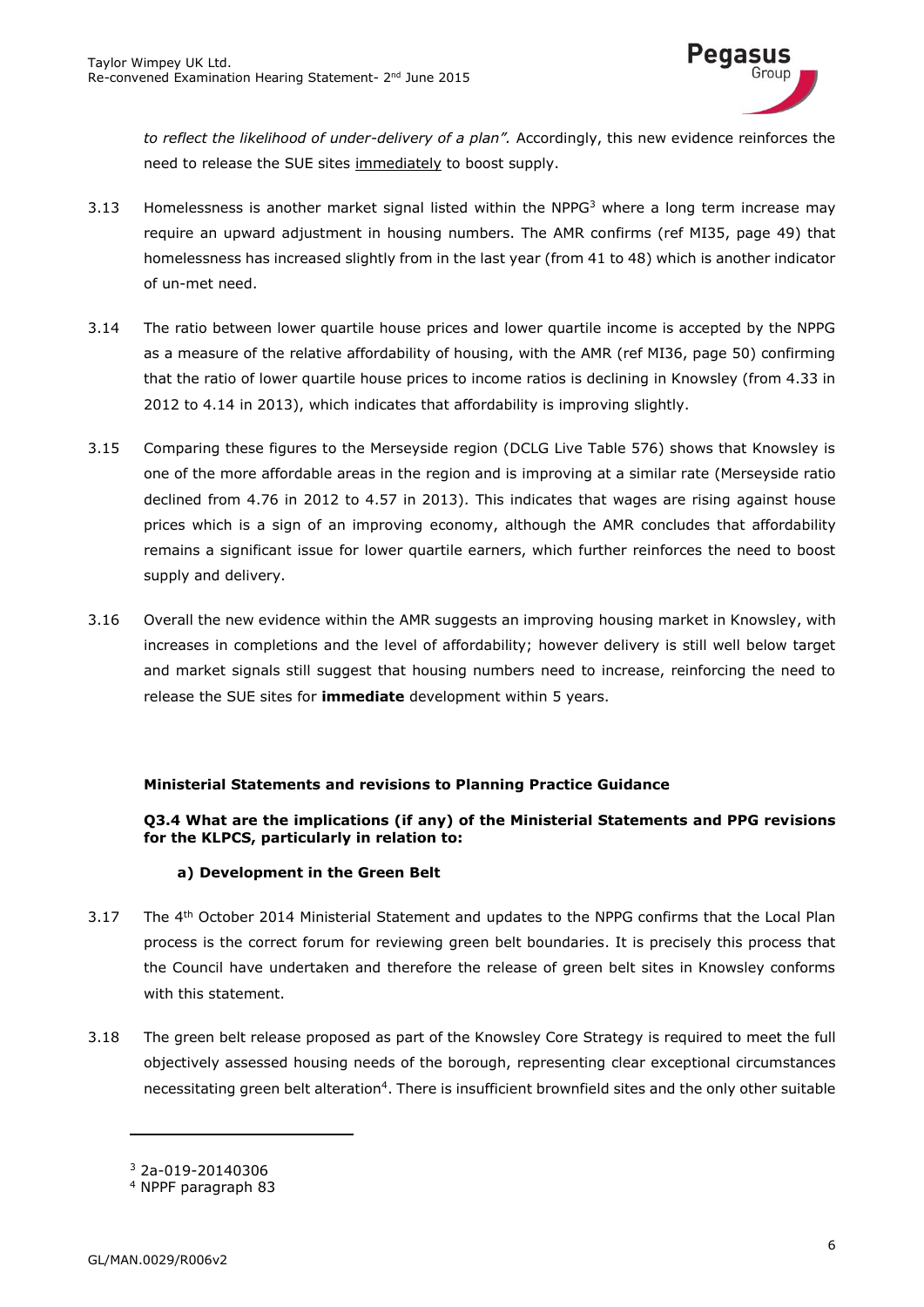

land available is green belt land. The need is acute and the consequences of not addressing this would result in severe social and economic impacts for the Borough.

#### **b) Sustainable drainage systems**

- 3.19 The Written Ministerial Statement published on  $18<sup>th</sup>$  December 2014 set out the government's intention for sustainable drainage systems to be provided within new developments wherever appropriate and this has now been incorporated into the NPPG.<sup>5</sup> All new developments of 10 units or more must ensure that sustainable drainage systems for the management of surface water runoff are put in place, unless demonstrated to be inappropriate to the satisfaction of the lead local flood authority, in line with the guidance contained within the new technical drainage standards.
- 3.20 Taylor Wimpey are committed to finding sustainable drainage solutions within all their developments and welcome this new guidance, including the involvement of lead local flood authorities in the process as statutory consultees. This is on the proviso that they are afforded sufficient resources to respond on applications within the standard timeframes to minimise delays.
- 3.21 Detailed on-site drainage solutions will be worked up at the planning application stage in line with the new guidance.
- 3.22 We would also remind the Inspector that flood risk modelling work has already been undertaken for the Edenhurst Avenue site by Capita Symonds and this has been addressed within our previous Hearing Statement (**CH31A**- pages 4 and 5) and Development Statement (**CH31B**, pages 42, 43, 50 & 51).

## **c) Housing standards**

- 3.23 Taylor Wimpey fully support the government's review of technical housing standard and the Written Ministerial Statement from 27<sup>th</sup> March 2015, particularly the commitment to reducing the regulatory burden on housebuilders by rationalising the various existing standards into a simpler streamlined system, through the Deregulation Act 2015 and changes to the Building Regulations which come into force on 1st October 2015.
- 3.24 We are particularly supportive of technical housing standards being administered through the Building Regulations systems, with local authorities no longer able to set local standards, including Code for Sustainable Homes policies, which have often been applied inconsistently in the past, and acted as a barrier to development.
- 3.25 These changes have already been accommodated within the proposed modifications to the Core Strategy, with all references to Code for Sustainable Homes removed from Policy CS22, which Taylor Wimpey fully support, and we have made some separate comments on policy wording of

<sup>5</sup> 7-079-20150415 (which came into force 15th April 2015) and 7-080-20150323 - 7-086-20150323 (which came into force on 23rd March 2015)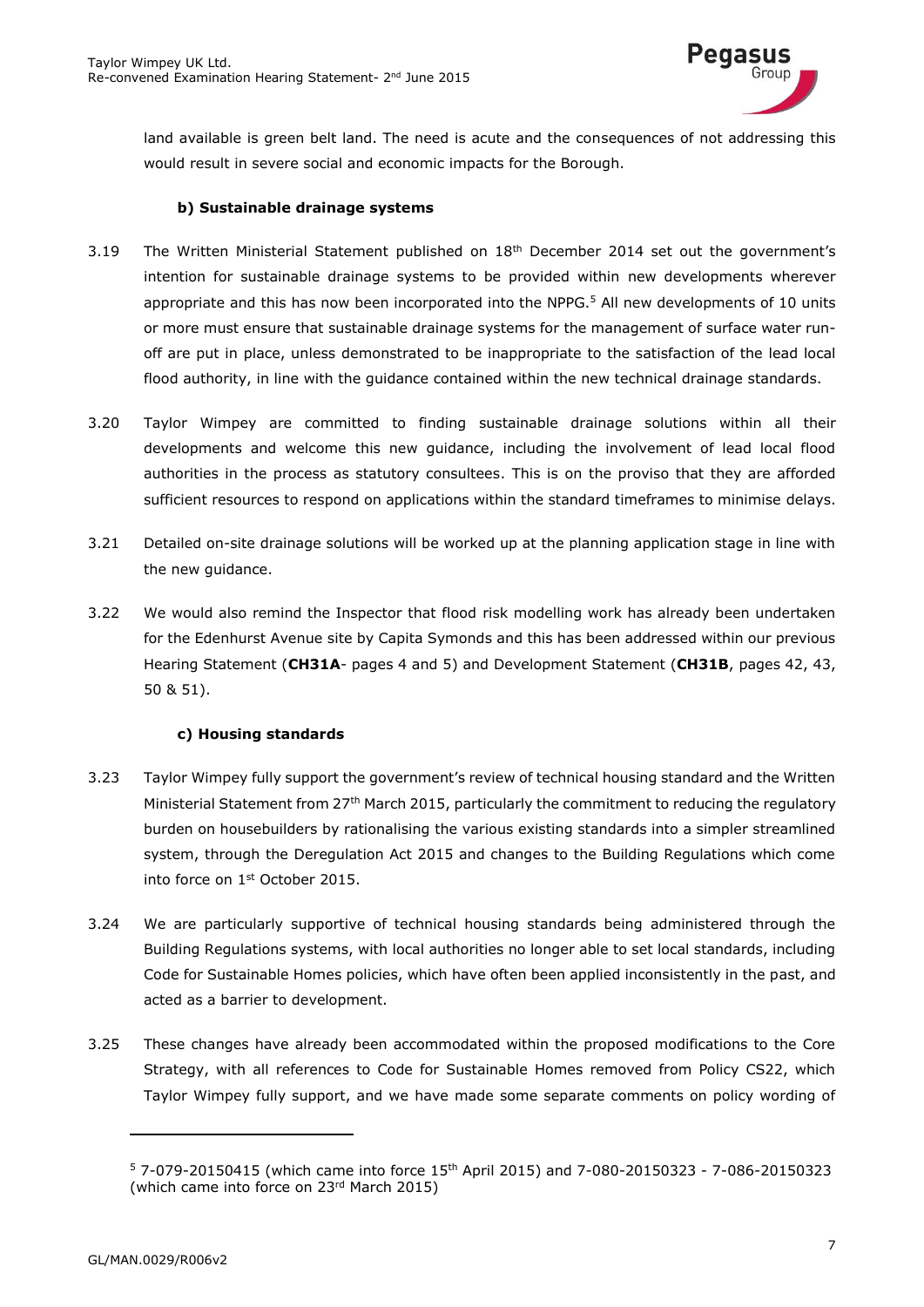

Policy CS22 within our accompanying Hearing Statement (R007v2) covering the Inspectors questions in **EX41**.

- 3.26 We also support the fact that the optional space standard can only be applied where there is a local plan policy based on evidenced local need and where viability would not be compromised. The Council have addressed this point within the Supplementary Document **SD35** 'Accounting for Proposed Modifications Representations' (page 200), where they acknowledge that they have no evidence to justify any sustainable construction targets/ housing standards above the national minimum.
- 3.27 The benefits of this simplified and standardised system are obvious for national housebuilders such as Taylor Wimpey to help ensure consistency in their housing product, and a DCLG report suggest the reduction in regulatory burdens has led to savings of £24.5m within the period 2010-2015.

## **d) Affordable housing site-size thresholds**

- 3.28 Taylor Wimpey welcome the government's support for small scale developers, custom and selfbuilders, including the introduction of a 10 unit minimum threshold for seeking affordable housing contributions, as set out in the ministerial statement on 28<sup>th</sup> November 2014, 'Small scale developers, custom and self-builders'.
- 3.29 This is not directly relevant to the proposed SUE at Edenhurst Avenue as this has a notional capacity of at least 86 dwellings which far exceeds this threshold; however this change does increase the importance of releasing large sites, such as Edenhurst Avenue and the other SUEs, to ensure that the sufficient affordable housing is delivered, to off-set that are lost on smaller schemes going forwards, subject to viability.

## **e) Housing for older people**

- 3.30 Whilst none of the recent ministerial statements and announcements specifically mention housing for older people, the review of technical housing standards has made changes in respect of Lifetime Home Standards, which relate to the adaptation of homes to meet people's changing needs over time. These standards have been replaced by an optional standard within Part M of the Building Regulations, called 'Category 2- Accessible and Adaptable Housing', which will come into force on 1<sup>st</sup> October 2015, but can only be applied if local authorities have evidence of local need and that viability would not be compromised.
- 3.31 Taylor Wimpey support this change and note that it is already reflected within the proposed modification to Core Strategy Policy CS17, albeit we make some further comments on policy wording within our accompanying Hearing Statement (R007v2) covering the Inspectors questions in **EX41**.